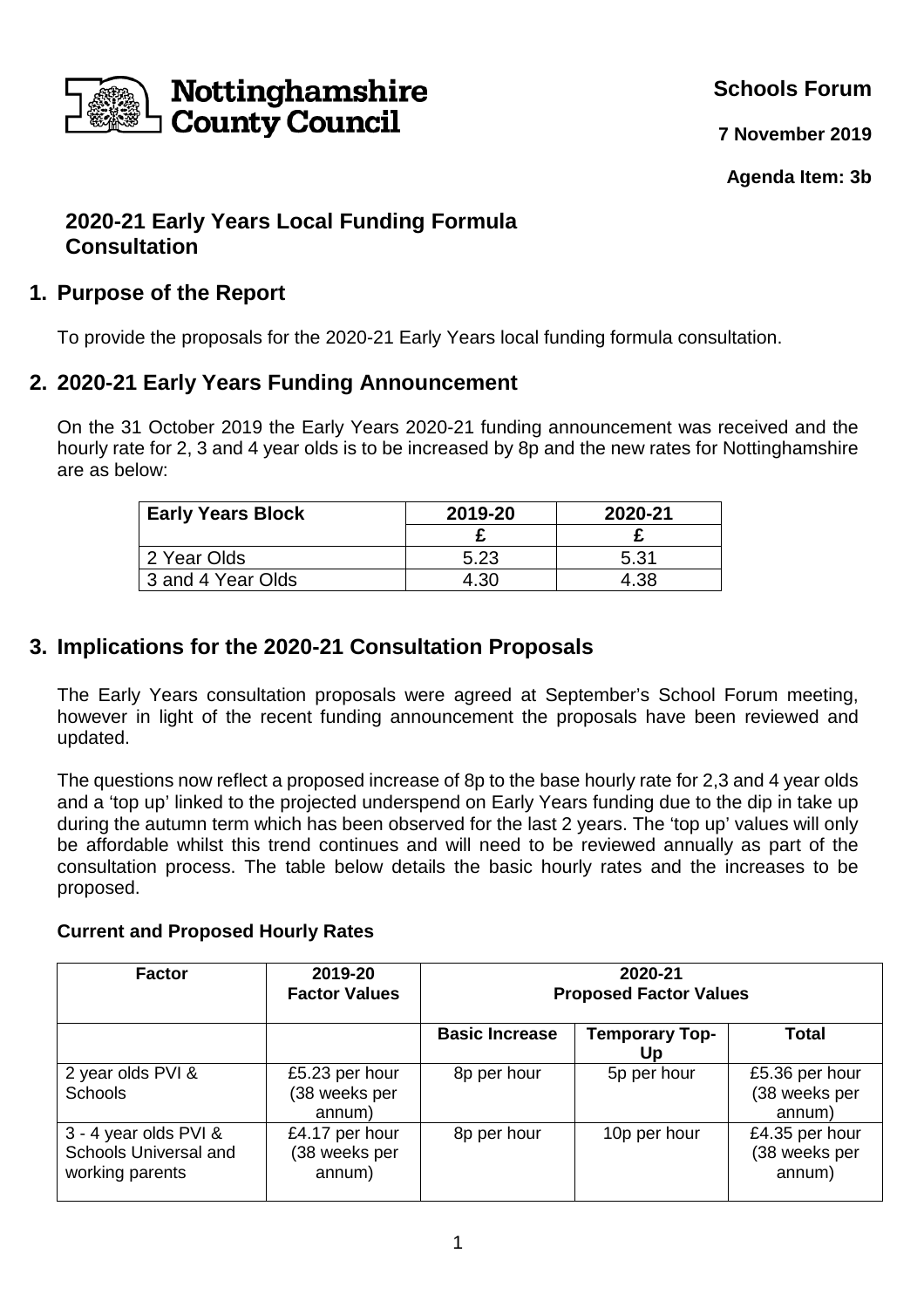### **Current and Proposed Funding Supplements**

| <b>Supplement</b>                                              | 2019-20 Factor Value | 2020-21 Proposed Factor Values |
|----------------------------------------------------------------|----------------------|--------------------------------|
| 3 & 4 year olds deprivation - LAC, CIN &<br><b>CPP</b>         | £406 per meeting*    | £406 per meeting               |
| 3 & 4 year olds deprivation - Based on<br><b>EYPP</b> criteria | £0.00                | £0.10 per hour                 |
| 2 year olds deprivation - LAC, CIN &<br><b>CPP</b>             | £0.00                | £406 per meeting               |

\* CIN and CPP only

#### 3 and 4 year olds

- a) Do you agree with an increase in the hourly rate for funded 3 & 4 year old children from £4.17 to £4.35 (£0.08 + £0.10 per hour) given that this may be reduced in coming years?
- b) Do you agree with the proposal to extend the existing criteria for the Deprivation Fund to include all 3 and 4 year old Looked After Children (LAC) as well as those identified as a Child in Need (CiN) and those on a Child Protection Plan (CPP)?
- c) Do you agree with the proposal to extend the criteria of the Deprivation Fund to 3 & 4 year olds eligible for Early Years Pupil Premium at an hourly rate of £0.10 per hour?

#### 2 year olds

d) Do you agree to increase the hourly rate for all eligible 2 year olds from £5.23 to £5.31 to reflect the increased funding to be received by NCC?

Please answer yes to either question e) or question f)

e) Do you agree with the proposal to extend the existing criteria for the Deprivation Fund to include 2 year olds who are LAC/CIN/CPP? This would be funded from the forecast 3 & 4 year olds underspend.

#### **Or**

f) Do you agree to increase the hourly rate for 2 year olds who are eligible for Free School Meals by a further £0.05? This would be funded from the forecast 3 & 4 year olds underspend.

A separate consultation will be carried out in tandem to the schools consultation as it was for last year.

### **4. Recommendation**

That the Schools Forum consider and agree the proposals to be included in the 2020-21 schools funding consultation.

#### **For any enquiries about this report please contact:**